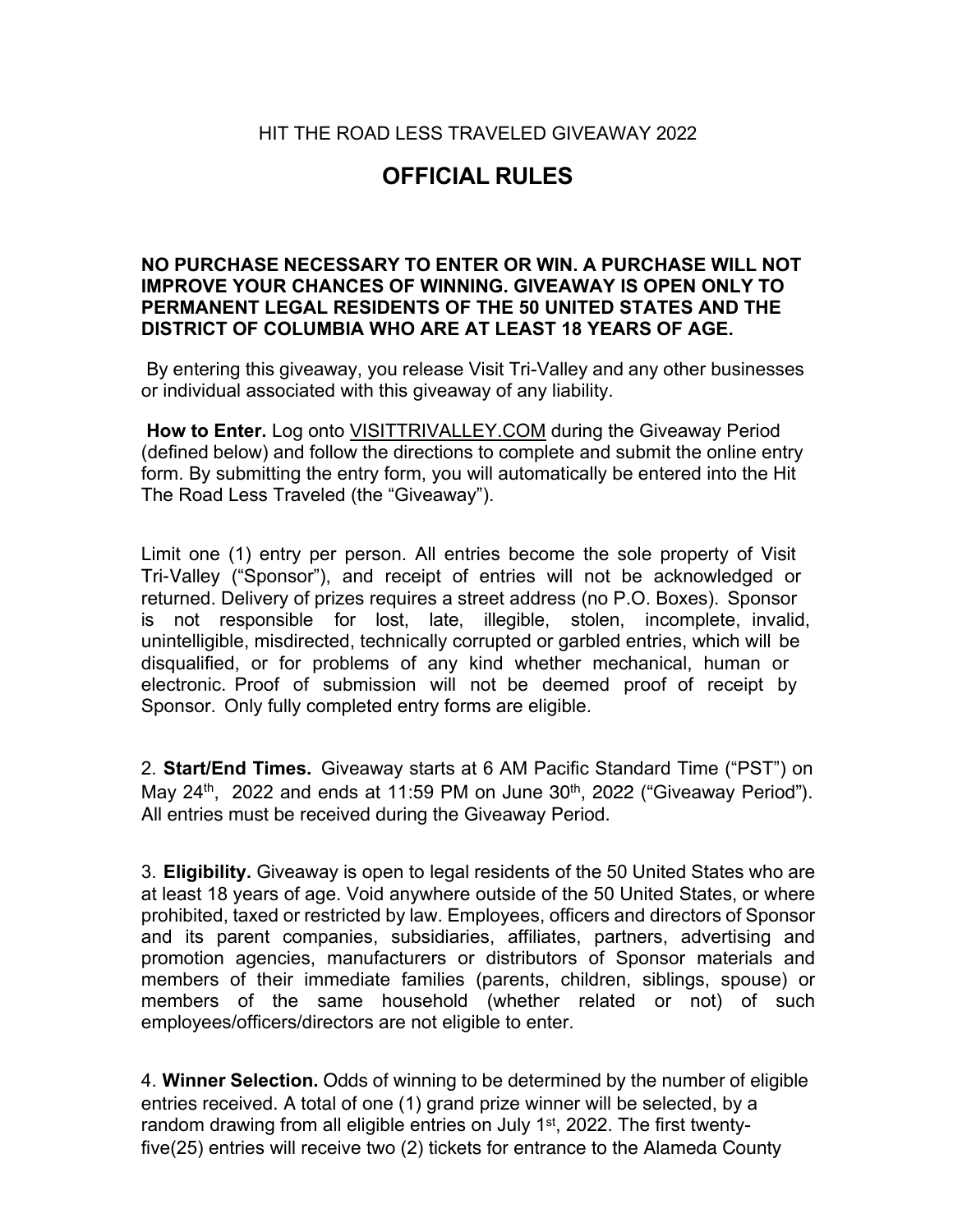Fair. The Prize (defined below) will be awarded within thirty (30) days after the Giveaway Period drawing. Winner will be solely responsible for all applicable taxes on Prize (s). By entering the Giveaway, entrants agree to be bound by these rules ("Official Rules") and the decisions of the judges and Sponsor, which will be final and binding in all matters relating to the Giveaway. Winner will be chosen by random either by the Sponsor, an independent judging organization or a third party.

5. **Prizes.** The one (1) winner will receive:

- \$50 Bottle Taps Gift Card
- Small Cakes Pupcakes
- Visit Tri-Valley Dog Waste Bag

If the winner is considered a minor in his/her jurisdiction of residence, Prize will not be awarded and another entrant will be chosen at random from among all remaining eligible entries. Winner will be solely responsible for all applicable taxes on Prize. Prize is non-transferable. No assignments, substitutions or cash redemptions, except by Sponsor who reserves the right to substitute a prize of equal or greater value in the case of unavailability of any Prize or component thereof due to circumstances beyond the control of the Sponsor.

6. **Notification and Conditions.** Winners will be notified by U.S. mail, phone and/or email on July 1st, 2022. If winner cannot be contacted, or if Prize is returned as undeliverable, or in the event of noncompliance with these Giveaway Official Rules and requirements, the Prize will be forfeited and an alternate winner will be selected at random from among all remaining eligible entries. Upon Prize forfeiture, no compensation will be given. Giveaway is subject to all federal, state, and local laws. By entering and/or acceptance of Prize, entrants and winner agree to release Sponsor, and its parent company, subsidiaries, affiliates, partners,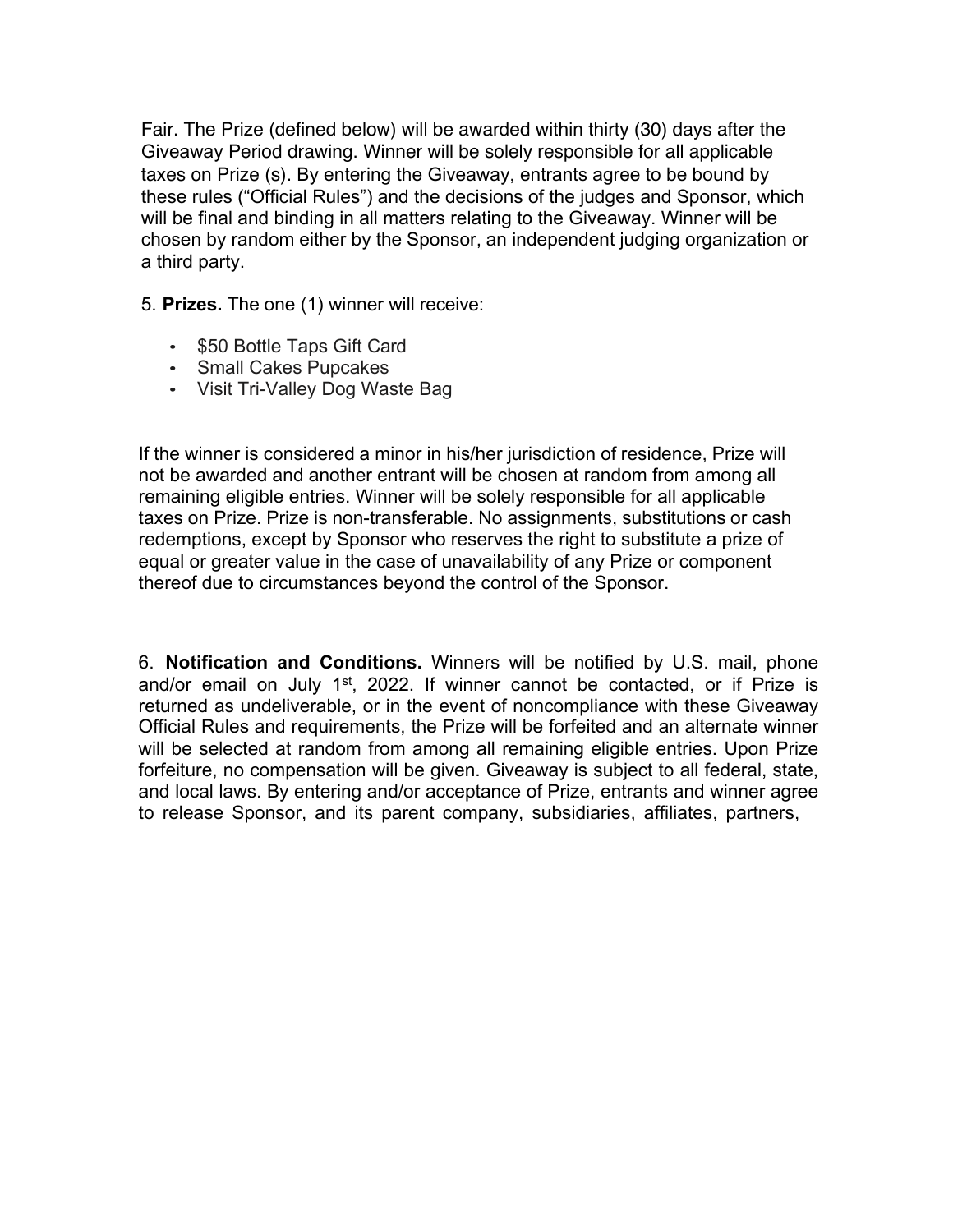representatives, agents, successors, assignees, employees, officers and directors, from any and all liability, for loss, harm, damage, injury, cost or expense whatsoever including without limitation, property damage, personal injury and/or death which may occur in connection with, preparation for, travel to, or participation in Giveaway, or possession, acceptance and/or use or misuse of Prize or participation in any Giveaway-related activity and for any claims based on publicity rights, defamation or invasion of privacy and merchandise delivery. By accepting the Prize, winner grants to Sponsor the right to use his/her name, city and state of residence, likeness, image and/or photograph for promotional and advertising purposes online and off-line without additional compensation or authorization, worldwide and in perpetuity in any and all media now known or hereafter developed, unless prohibited by law. Sponsor reserves right to verify eligibility qualifications of winner. Sponsor is not responsible if Giveaway cannot take place or if Prize cannot be awarded due to delays or interruptions due to acts of God, acts of war, natural disasters, weather or acts of terrorism. Entrants who do not comply with these Official Rules, or attempt to interfere with this Giveaway in any way shall be disqualified.

7. **Other Conditions.** All entrants must have a valid email address. In case of dispute as to identity of entrant, entry will be declared made by the Authorized Account Holder of the email address submitted at time of entry. "Authorized Account Holder" is defined as the natural person who is assigned an email address by an Internet access provider, online service provider, or other organization (e.g., business, educational, institution, etc.) responsible for assigning email addresses or the domain associated with the submitted email address. Any other attempted form of entry is prohibited; no automatic, programmed, robotic or similar means of entry are permitted. No facsimile, mechanically reproduced, altered or forged entries. Sponsor, its affiliates, partners and promotion and advertising agencies are not responsible for technical, hardware, software, telephone or other communications malfunctions, errors or failures of any kind, lost or unavailable network connections, Website, Internet, or ISP availability, unauthorized human intervention, traffic congestion, incomplete or inaccurate capture of entry information (regardless of cause) or failed, incomplete, garbled, jumbled or delayed computer transmissions which may limit one's ability to enter the Giveaway, including any injury or damage to participant's or any other person's computer relating to or resulting from participating in this Giveaway or downloading any materials in this Giveaway. Sponsor is not responsible or liable for any injury or damage to an entrant's or third person's computer and/or its contents, related to or resulting from Giveaway. Any person attempting to defraud or in any way tamper with this Giveaway will be ineligible for prizes and may be prosecuted to the full extent of the law. Sponsor reserves the right to terminate or modify the Giveaway at any time for any reason. In such circumstances Prize will be awarded based on entries received to date of termination.